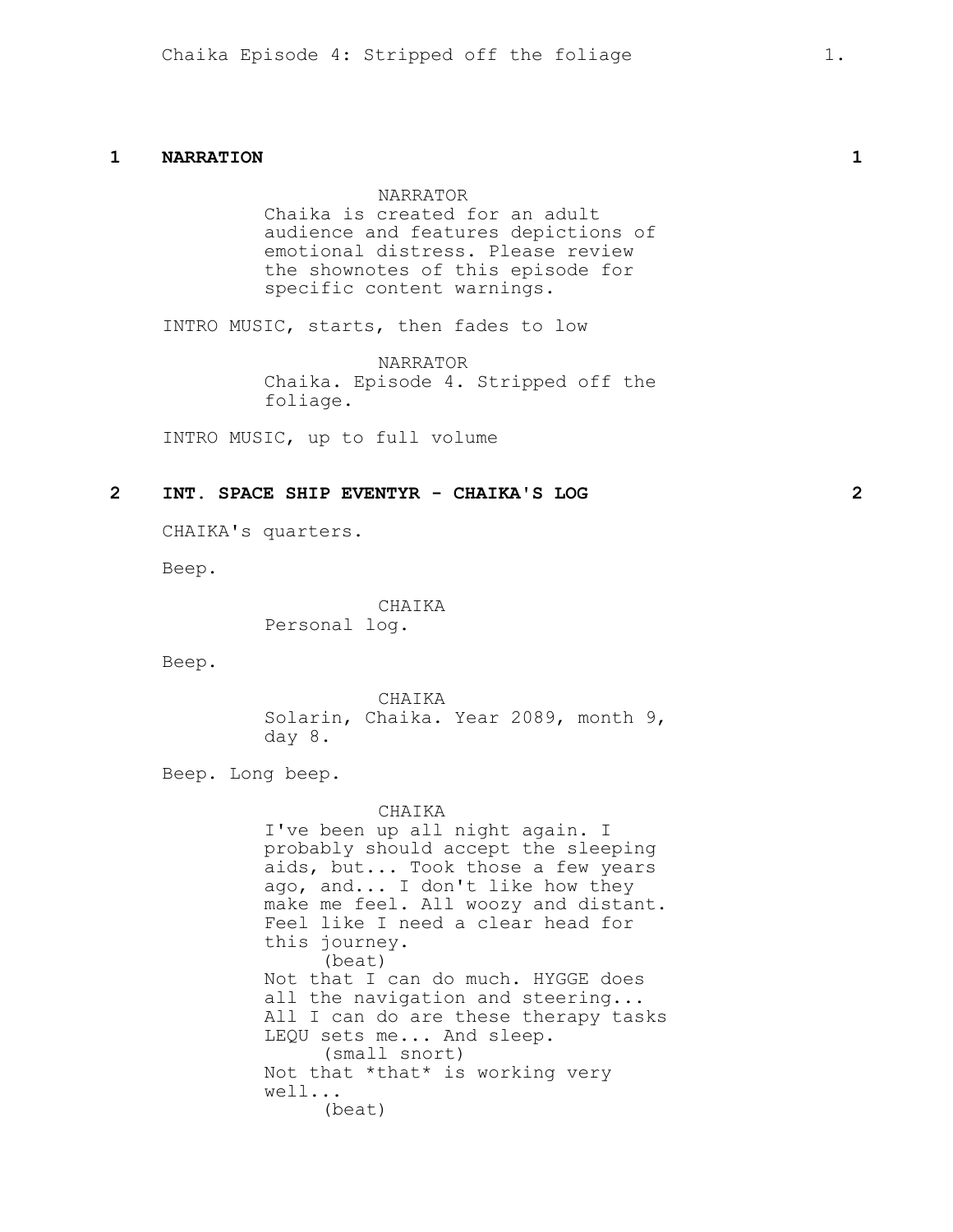Ugh. Our days and nights here are artificial anyways, so what does it matter if I am awake all night and sleep all day? Not like I have any useful skills. Linguistics and ancient pop culture references won't really cut it. I should have studied something useful. Like medicine. Or agriculture. Or... engineering... (sighs) It's like... I've always had ambition. Wanted to do something, be something, make a difference... But I feel like I never really tried to get on that path, I just had all those dreams but never did anything to achieve them. Always felt like all that was far into the future, and I was still a child, learning... Like there would be time for all of that later. (lets out breath) Not a child anymore. And this \*is\* later. Much later. Guess I need to grow up real fast. I just... I don't know if I can... (almost in tears) I am so tired... End log.

Beep.

# **3 INT. SPACE SHIP EVENTYR - AFTERNOON 3**

Eventyr control room.

Doors whoosh open, CHAIKA walks in.

HYGGE (pleased) Good afternoon, Chaika!

CHAIKA (weak smile) Hi HYGGE.

HYGGE How can I brighten your day?

CHAIKA You'll never stop asking that, will you?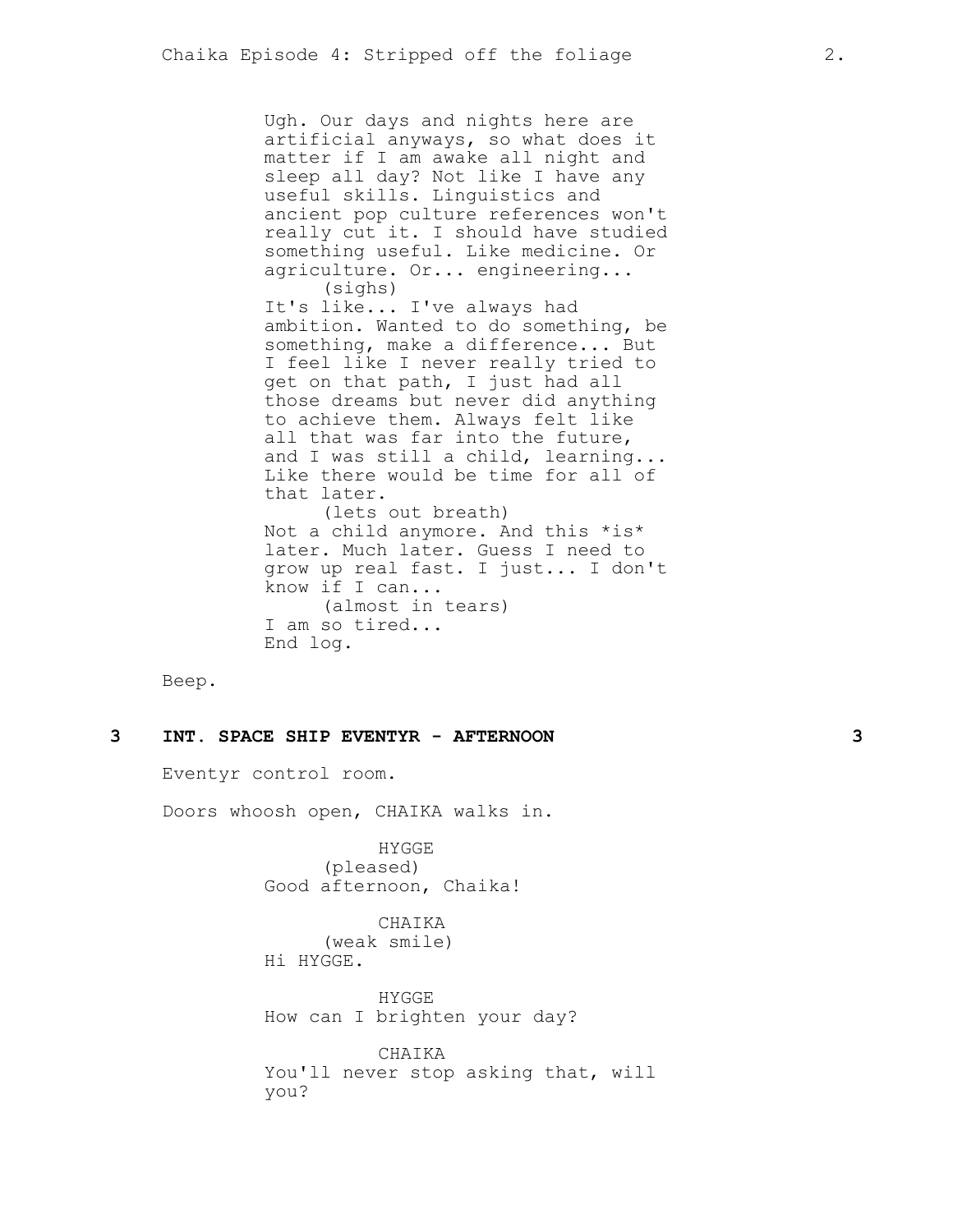HYGGE I will not stop wanting to brighten your day, so, well, no. Unless you want me to? CHAIKA No. It's fine. (beat) It's nice. HYGGE (happy) Good! I am plotting some attitude corrections, almost done... There. Distant sounds as solar panels move. HYGGE (cheerful) I am all yours! CHAIKA (exhausted) Thanks. I'm... Seems I am always coming in here saying I'm tired. HYGGE (matter of fact) Perhaps you are not getting enough rest? CHAIKA I guess. (sighs) HYGGE...I- I can't stop thinking about earth. I know it was so long ago now, but I still have no idea what happened. Do you? HYGGE Regretfully I do not. As you know I was in stasis at the time, and waking up all I could gather was the point in time when communications ceased. CHAIKA So ten years ago... HYGGE Yes! Ten years, five months and- Oh! (excited) We are heading for Mars, we should start using the Mars calendar! That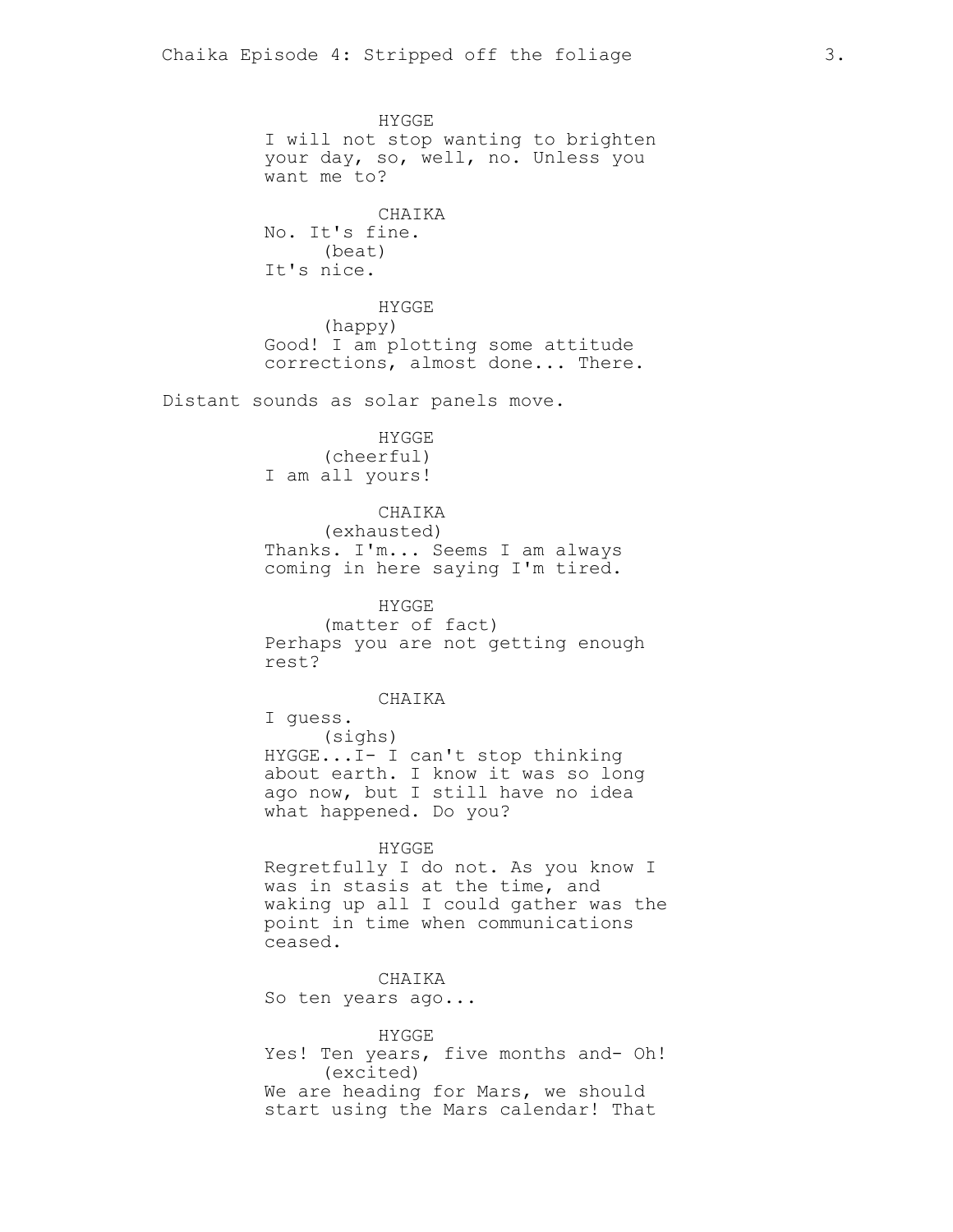would-

CHAIKA (interrupts) What do you think happened?

## HYGGE

#### (thinks)

The communications stopped, but the computer systems are all still running, which would indicate either that there was mainly damage to humans and not to buildings or infrastructure, \*or\* that there were so many fail-safes and secure backup systems that they could not be affected.

CHAIKA How could there be damage to humans and not buildings?

#### HYGGE

(enthusiastic) Oh, there is a plethora of possibilities! Although the TellUs military retired all nuclear and thermonuclear weapons many years prior to this event, there is of course a possibility that they could have been built in secret, and certain types do less damage to buildings than to flesh and blood creatures. Then there could be some form of biological warfare microorganisms like virus, bacteria, fungi, or other toxins, deliberately designed to kill humans. Or an effect from the climate changes. Possibly a gas of some sort. The curious thing is that communication seems to have ceased from all hubs during a span of seven minutes and fifty-seven seconds. This would suggest a coordinated attack, or an extraordinarily contagious virus, or both.

MUSIC starts very softly.

CHAIKA (shocked) An attack? But, from who?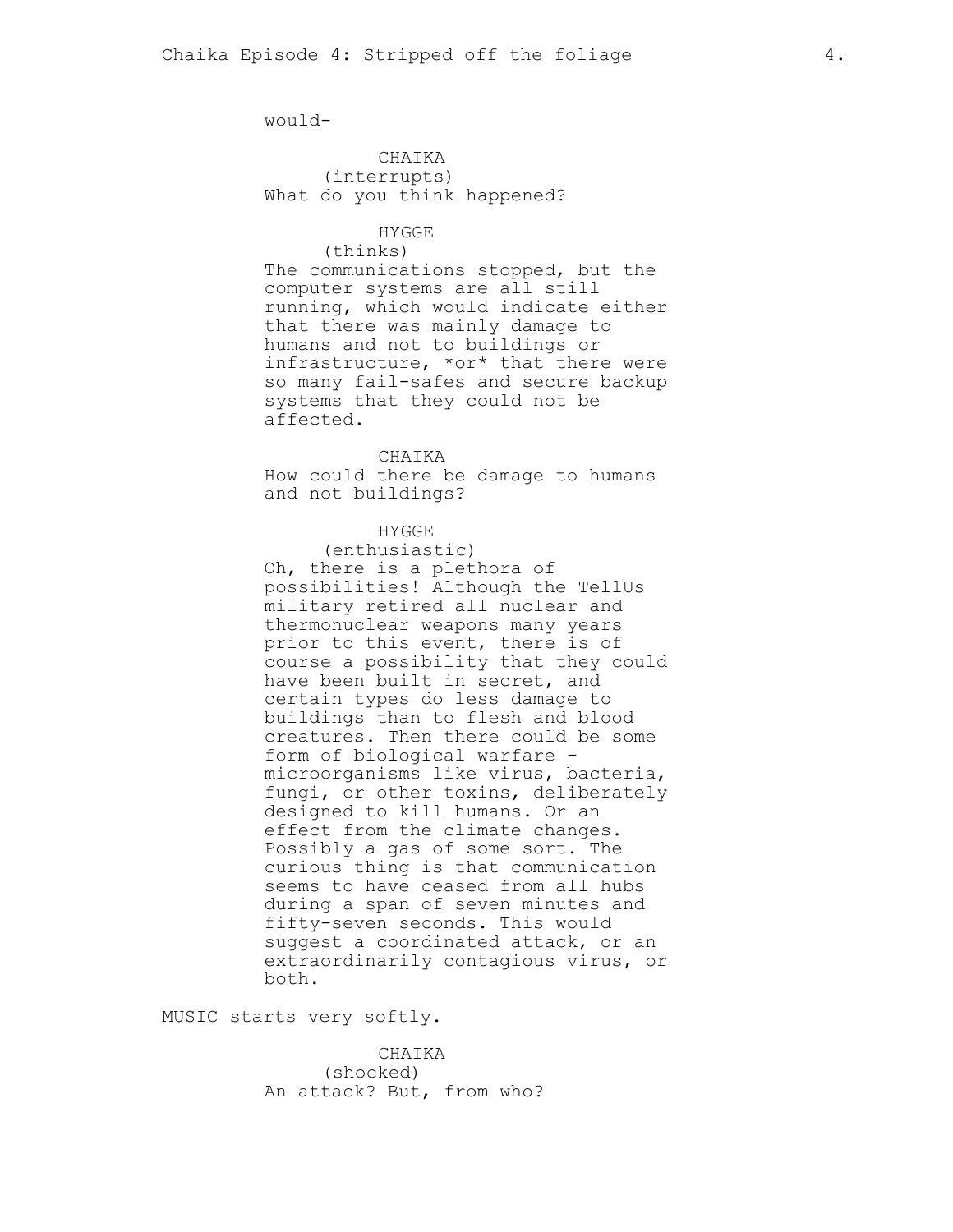HYGGE

(enthusiastic) I don't know! Interesting, isn't it? Could be an attack gone wrong, perhaps? Where the attackers got caught in their own plan?

#### CHAIKA

(upset) But HYGGE, that is awful! I always thought it was some sort of accident.

## HYGGE

(a little more subdued) It very well could be. I simply don't have enough data to extrapolate the chain of events.

#### CHAIKA

Couldn't you... I don't know... Request data from the systems on earth?

# HYGGE

(thoughtful) Sadly not. TellUs's system is completely closed and does not acknowledge incoming communication.

#### CHAIKA

But that... What does that mean?

## HYGGE

(matter of fact) Probably an automated security measure. Still. Makes it much harder to understand what happened.

#### CHAIKA

But if there... If there \*are\* survivors of... whatever-it-was... Could they communicate- could they get a message out?

#### HYGGE

It is possible. But long-range communication would be difficult unless they could access one of the CosmiCorps hubs.

## CHAIKA

Wha-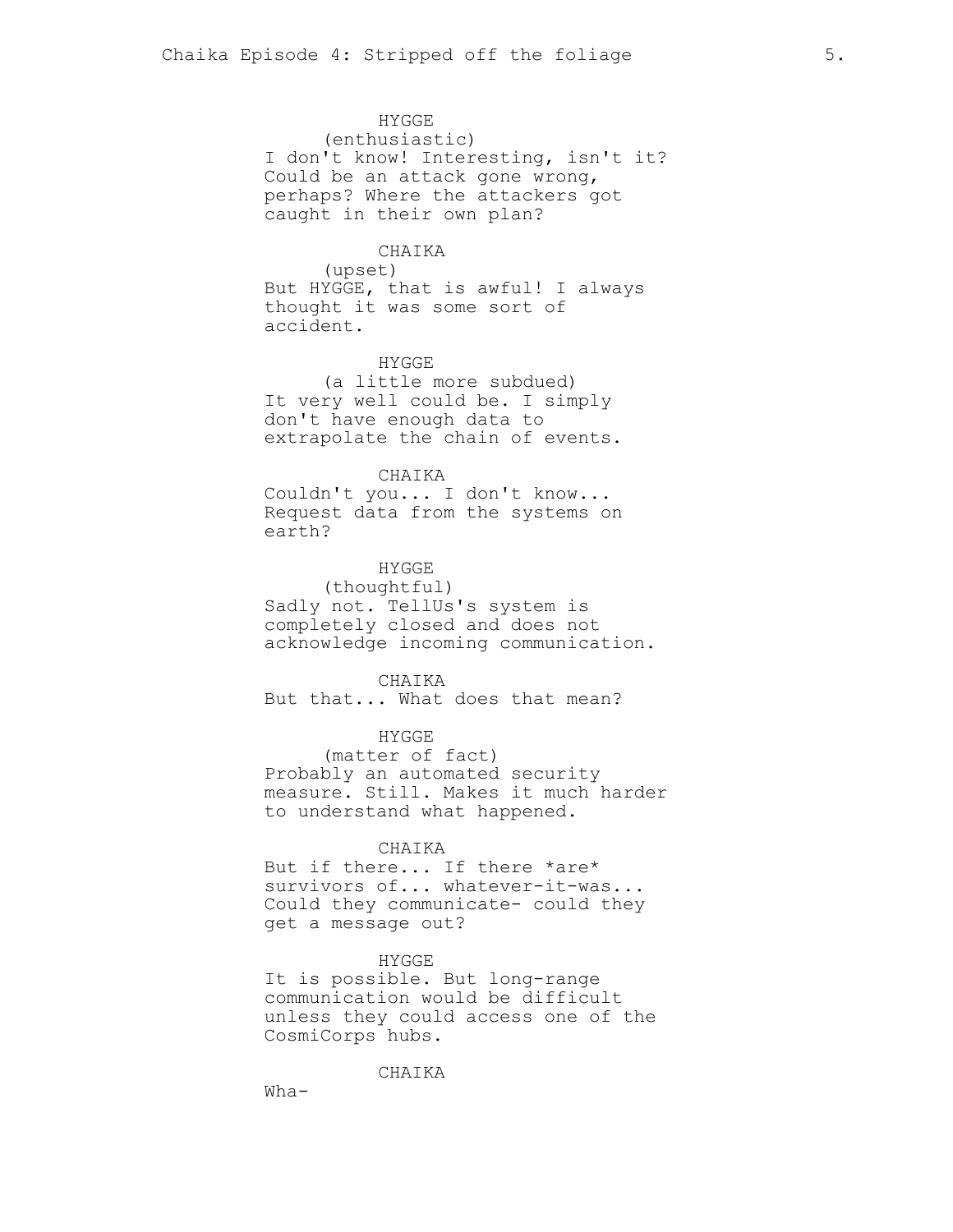HYGGE (happy) This is all conjecture, you understand. I like facts, myself. All this guesswork is making my synapses itch.

#### CHAIKA

(slight laugh) I get it. Do you think- Surely there must be survivors down there?

HYGGE (matter of fact) Could be. Could not be. It depends on what happened.

CHAIKA I see... HYGGE, do you- Are you religious at all? Believe in a higher power?

HYGGE (matter of fact) No. I think religion is a fascinating area of study, but I hold no personal belief.

## CHAIKA

All right.

HYGGE How about you, Chaika?

CHAIKA I don't know. We didn't... I mean I wasn't raised in any sort of faith, but... (near tears) I want to believe there is some sort of purpose to all this, you know?

HYGGE (gently) What kind of purpose?

CHAIKA Like... A purpose for why so many have died, and I live... I mean, what's the point?

HYGGE (gently) Can't help you there I'm afraid.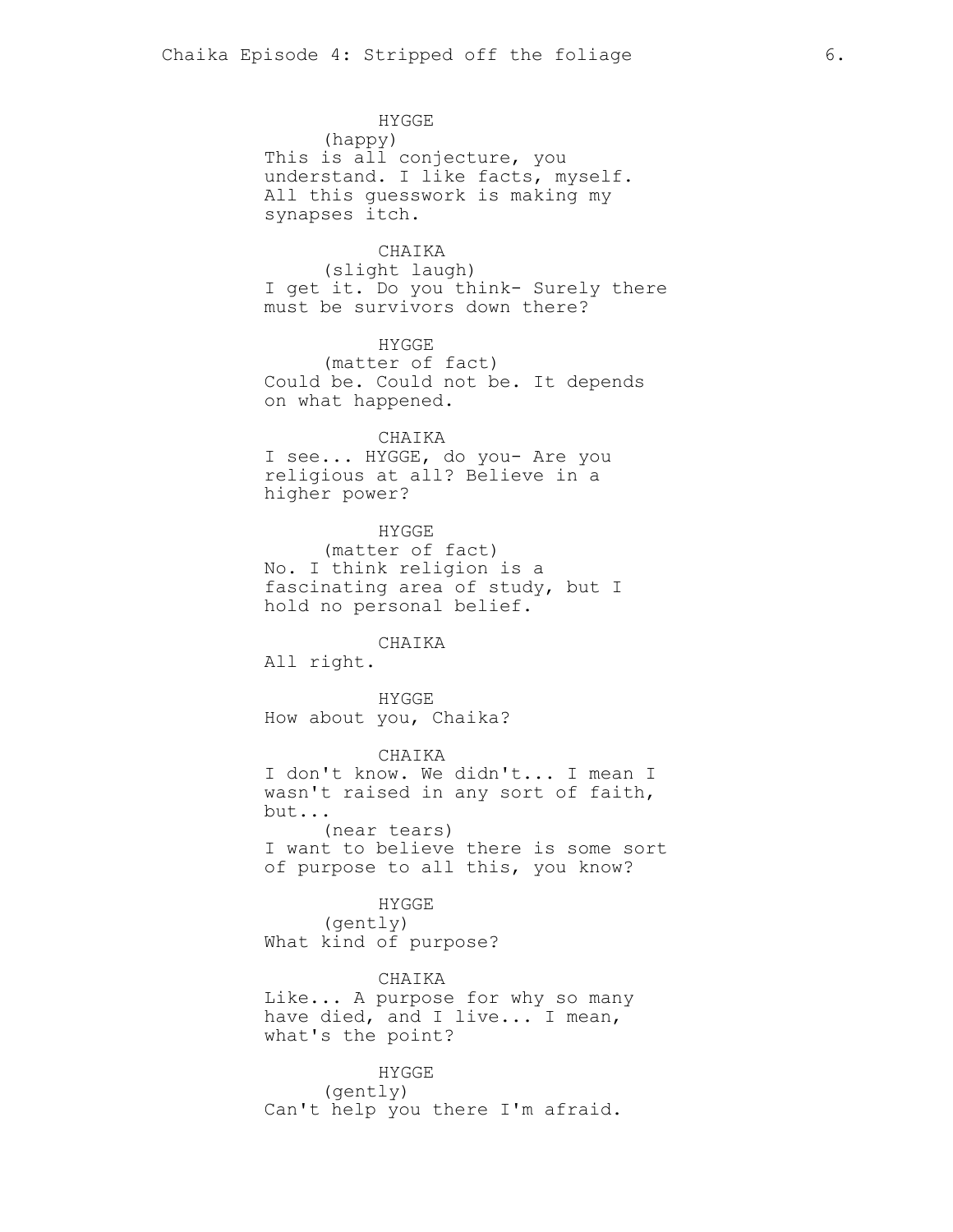CHAIKA (near tears) I know. (beat) I'm glad you're here.

HYGGE (gently) Me too, Chaika.

MUSIC increases in volume, then fades out.

#### **4 WORD OF THE DAY 4**

Ding.

HYGGE Word of the day.

Ding.

#### NARRATOR

The word of the day is trost, which is German, and means consolation, or comfort when someone is sad. It stems from the Proto-Germanic traustą, meaning trust or shelter, and is related to the Old Norse traust, meaning confidence, trust, security, help, shelter or safe abode, both ultimately derived from the Proto-Indo-European deru-, dreu-, drū-, meaning to be firm, to be solid. Trost is also in use as a surname, of German origin.

Ding.

### **5 INT. SPACE SHIP EVENTYR - DAY 5**

Eventyr lounge.

LEQU All righty then, what's on your mind today?

CHAIKA (subdued) Um. Feel pretty useless actually.

> LEQU (energetic)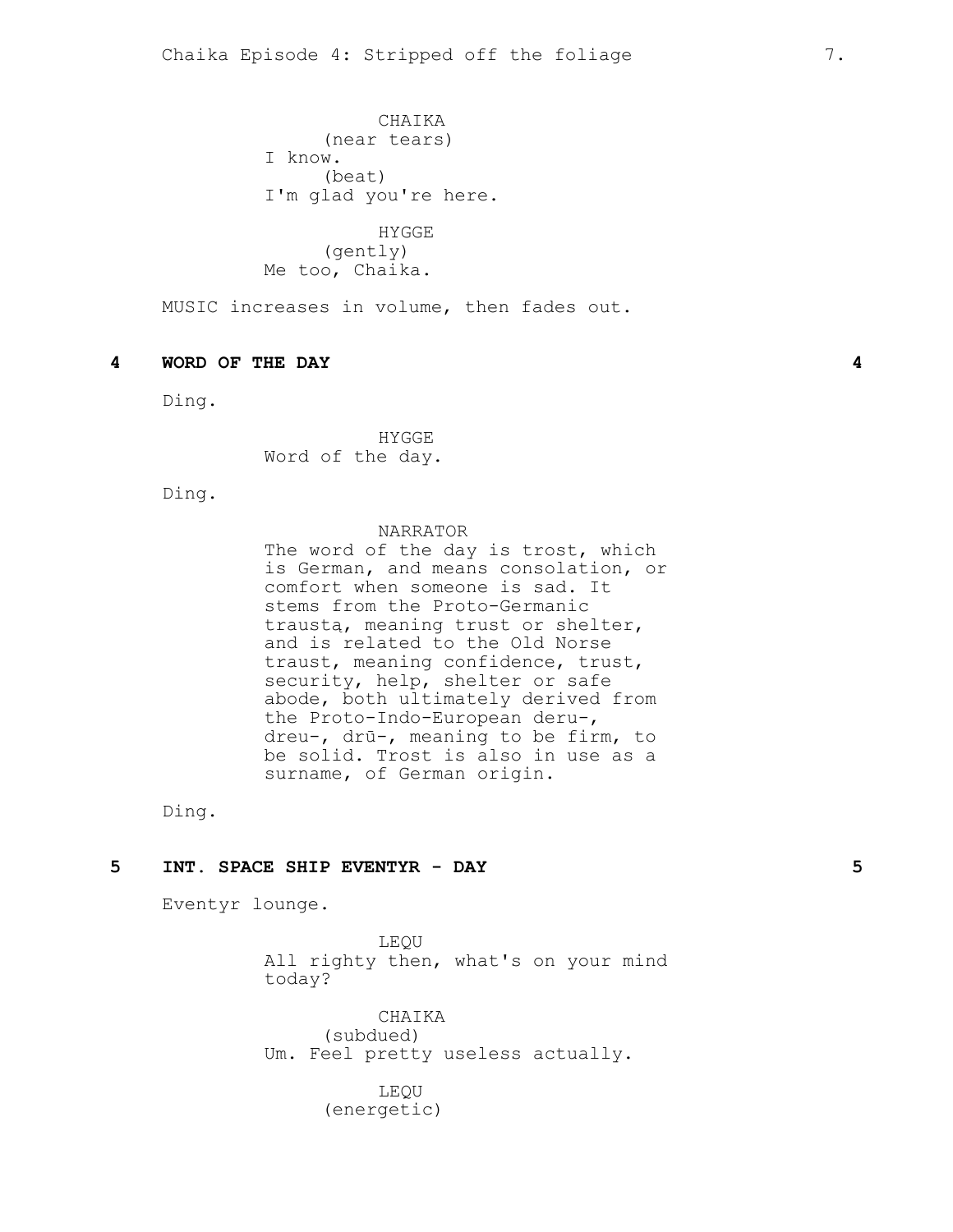Useless in what way?

#### CHAIKA

Not like I can do anything around here. Can't contribute in any meaningful way. I feel- (raises voice) Why me? Why the [swears] tharp am I alive when so many are dead? So many useful, clever, competent people! And here I am, just a spoiled kid who never did anything, never discovered anything, or innovated-Like that engineer, what was her name? The one who created you?

LEQU Lone Møller?

#### CHAIKA

Yes! Lone Møller! I bet when she was 18 she'd already made breakthroughs in AI tech, right?

LEQU Yes, I believe so. But-

# CHAIKA

(wildly) See? Why am I alive instead of her?

Instead of any number of people who DESERVE to be alive, who are WORTHY of being alive? I-

LEQU (gently) Chaika.

# CHAIKA

(yells)

What?

LEQU Life is not something you earn.

CHAIKA (calmer but still upset) What the [swears] tharp does that mean?

LEQU Life is simply something you have.

## CHAIKA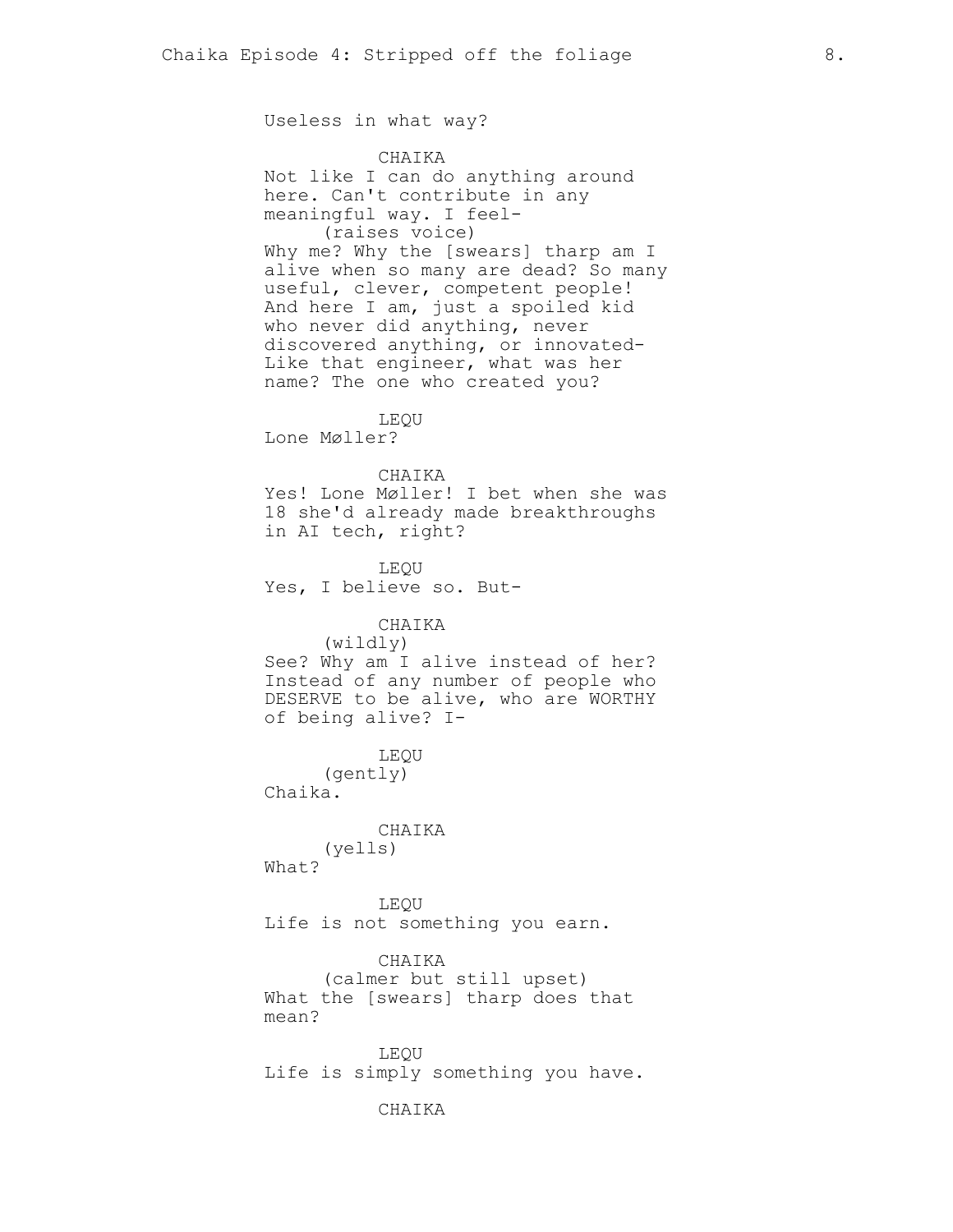(giving up) Well I don't deserve it. LEQU You don't have to deserve it. That's the glory of it. (in Mandarin) <mark>生活,就 "是"</mark> [shēng huó, jiù "shì"] [Life just \*is\*] CHAIKA (dubious, repeats in halting Mandarin) 生活, 就 "是" [shēng huó, jiù "shì"] [Life just \*is\*] (in English, slowly working it out) Life... just... is...? LEQU (delighted) That's right! (serious) And you are only 18. Who knows what you will do in the future? Maybe all of that 'worthy' and 'deserving' will happen later for you? CHAIKA (small voice) What if it doesn't? What if I never achieve anything worthwhile? LEQU (matter of fact) Then you don't. CHAIKA (repeats hesitatingly) Then... I... don't... LEQU And you live on, for whatever time you have, and then you die. CHAIKA Right... LEQU (serious) You can only do your best with what you have. That is all.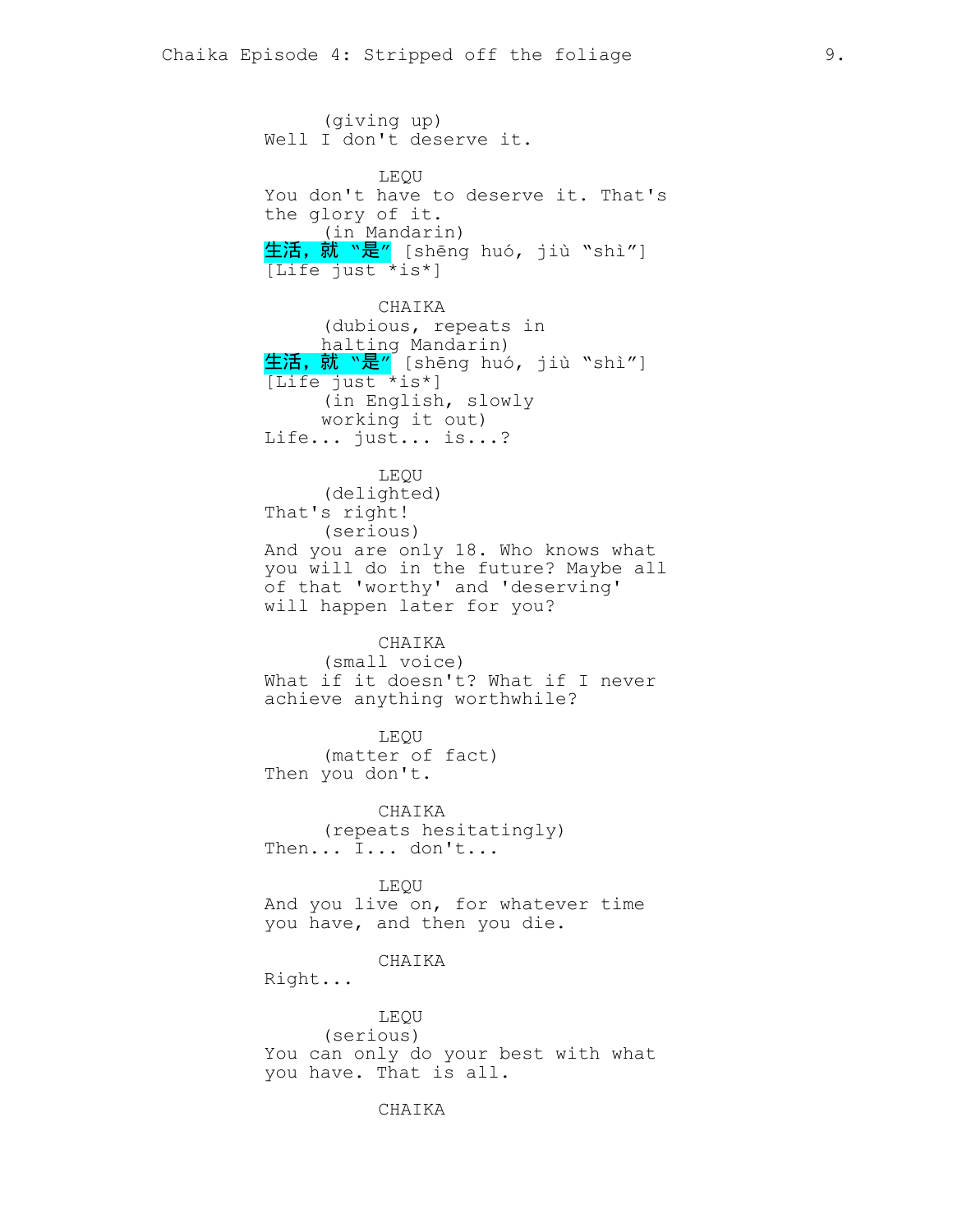But I don't think I have. Done my best, I mean. LEQU Only you can know that. (teasing) However I do think there is a pretty good chance you are being too hard on yourself. (gently) Doing your best doesn't have to mean you excel at everything. Sometimes doing your best means being kind to yourself, allowing yourself to rest and recharge, and sit with your feelings. CHAIKA I- That- Um. I never thought about it like that. LEQU Well, maybe it's time you did. CHAIKA (thoughtful) Yeah. maybe it is. (beat) Hey LEQU? LEQU (almost sings) Ye-es? CHAIKA Maybe I should try those sleep aids you've been talking about? LEQU (delighted) You've got it! CHAIKA (small laugh) Fade out.

# **6 POEM OF THE DAY 6**

Ding.

HYGGE Poem of the day.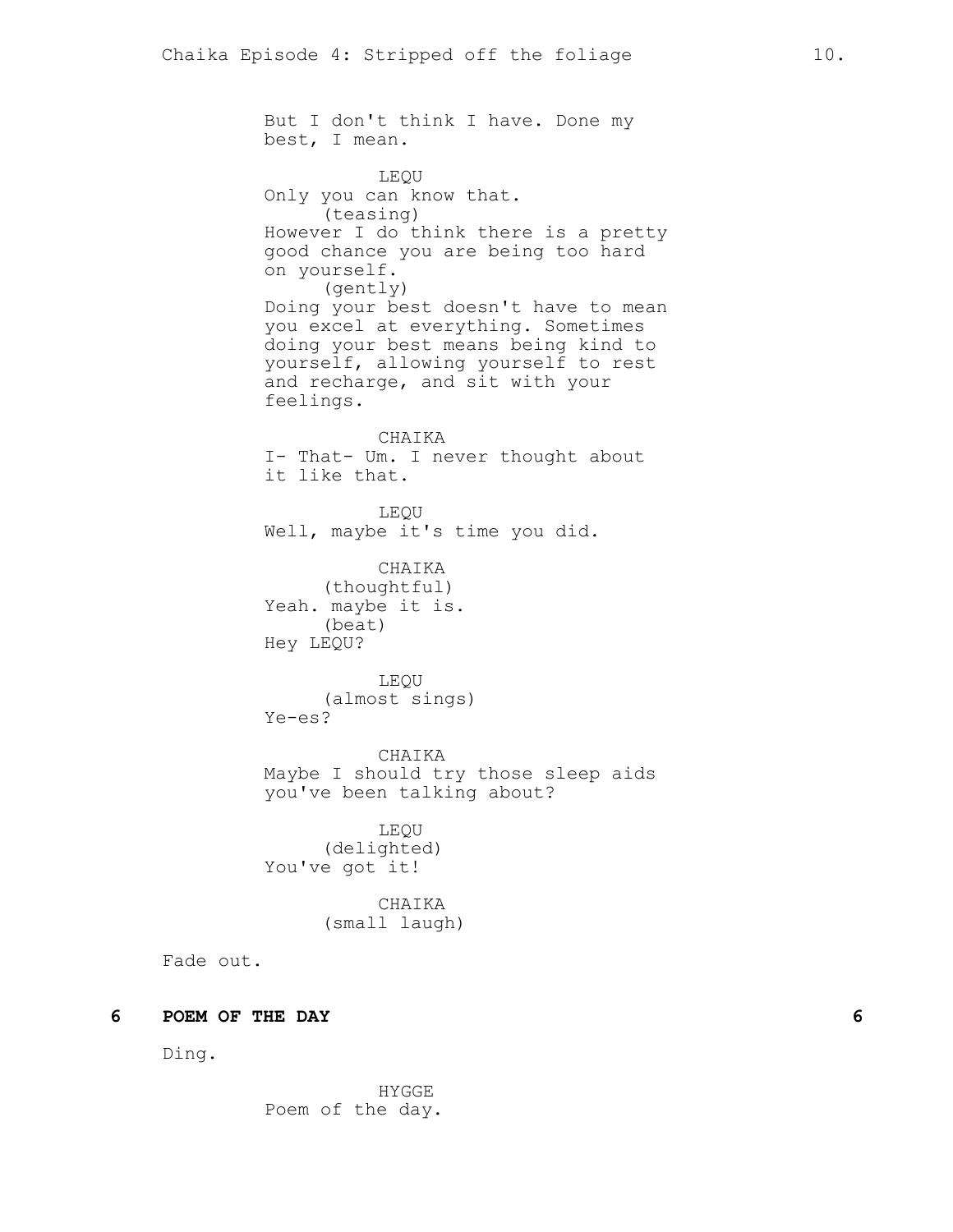Ding.

MUSIC

NARRATOR Wedded to home I home forsake, Fearful of change I changes make; Too fond of ease I plunge in toil; Lover of calm I seek turmoil: Nature and hostile Destiny Stir in my heart a conflict wild; And long and fierce the war will be Ere duty both has reconciled.

MUSIC fades

# **7 INT. VALEN'S APARTMENT, EARTH - EVENING 7**

Click.

VALEN Initiate personal message. Secure comm code 121514-5. [one-two-onefive-one-four-dash-five]

Beep.

VALEN (quickly) Solarin, Valen. Year 2069, month 3, day 13.

Long beep.

#### VALEN

Hi Elle. Valen here. But you know that. I hope you are settling in well at the new place. I get that you can't tell me about it, at least not yet, but I hope wherever you are it is comfortable and allows you rest. I worry about you, you know? (beat) I wish I could talk to you directly! I have news. Big news. And I don't know who to tell now that... well you know. (sad sigh)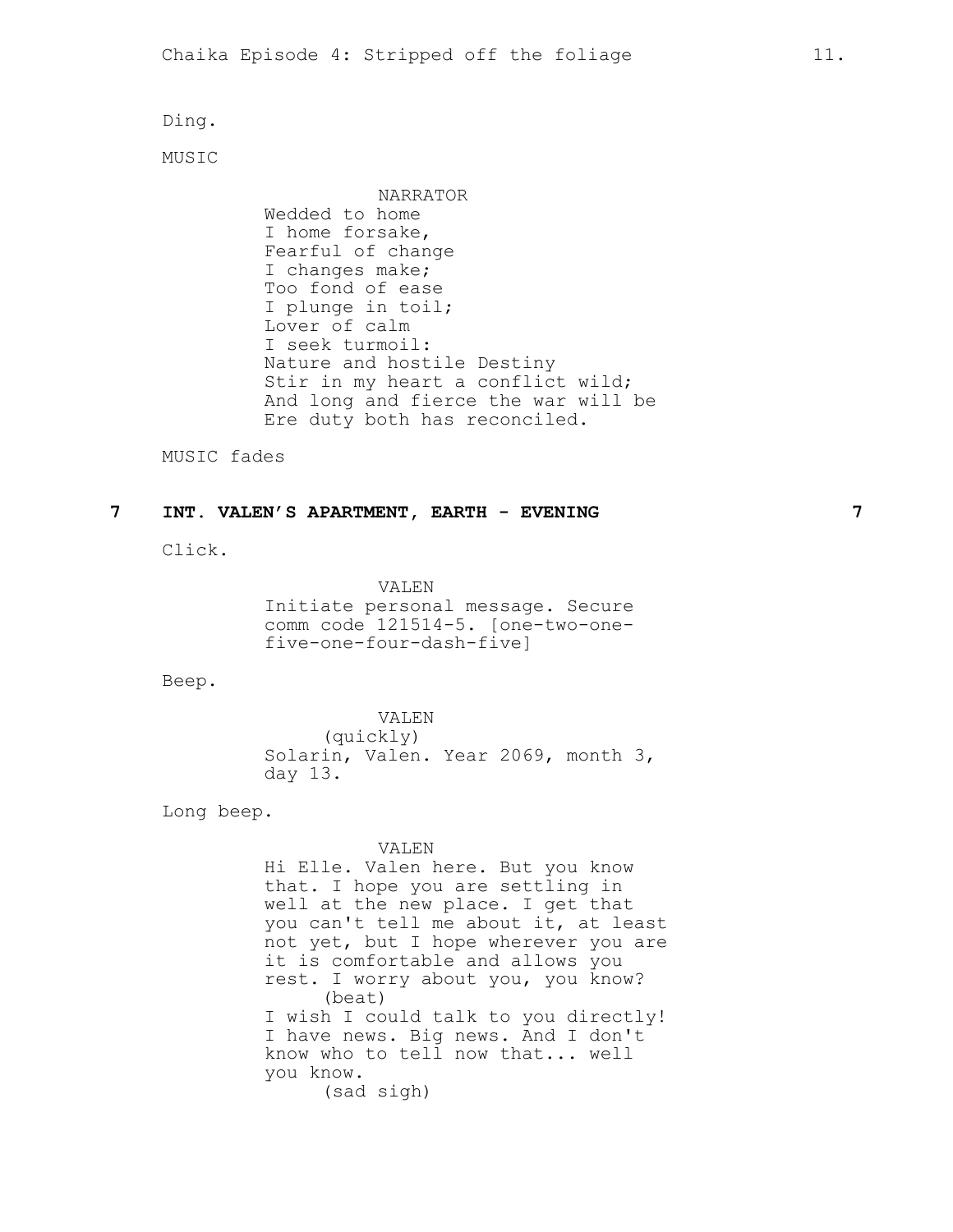Remember how we talked about getting away from it all? I am doing that. More than you. even... I'm going to the moon, Elle. They need an engineer for that shiny new moonbase they built, and... I submitted on a whim. After... You know. I just wanted to flee. Now, maybe not as much, though of course it is still a factor. But also... I am worried about... I was all for the TellUs global governance - [swears] tharp , I even voted for it - but now... I think going a little bit out of reach is a good idea. Like you did. So I'll be doing that too. (deep breath) I feel guilty, though. Like I'm running away? Running away from concerned questions and - even worse - that panicked expression folks have when they can't think what to say. As if they're afraid my loss will rub off on them or something.<br>(snort) Not like it's contagious! (sigh) Anyways. Let me know if you think we can have a live call before I go. Once I'm up there I'm not sure it will be possible. And I'll be gone for (incredulous ) four years... A very long time. Hopefully the situation back here on earth will be more stable once I'm done. (slight laugh ) I'll probably long for people at that point - these past few months I feel like I can't stand anyone... Should be good for me to be a hermit for a while. (beat) There is one thing... It's a bit weird, but... CosmiCorps are offering a pretty hefty bonus if I try to get pregnant up there. Seems a strange time for it, but... Birth rates are down, so I guess they're trying to encourage us to 'procreate'... Probably won't be for me, but... Who knows how lonely I'll get?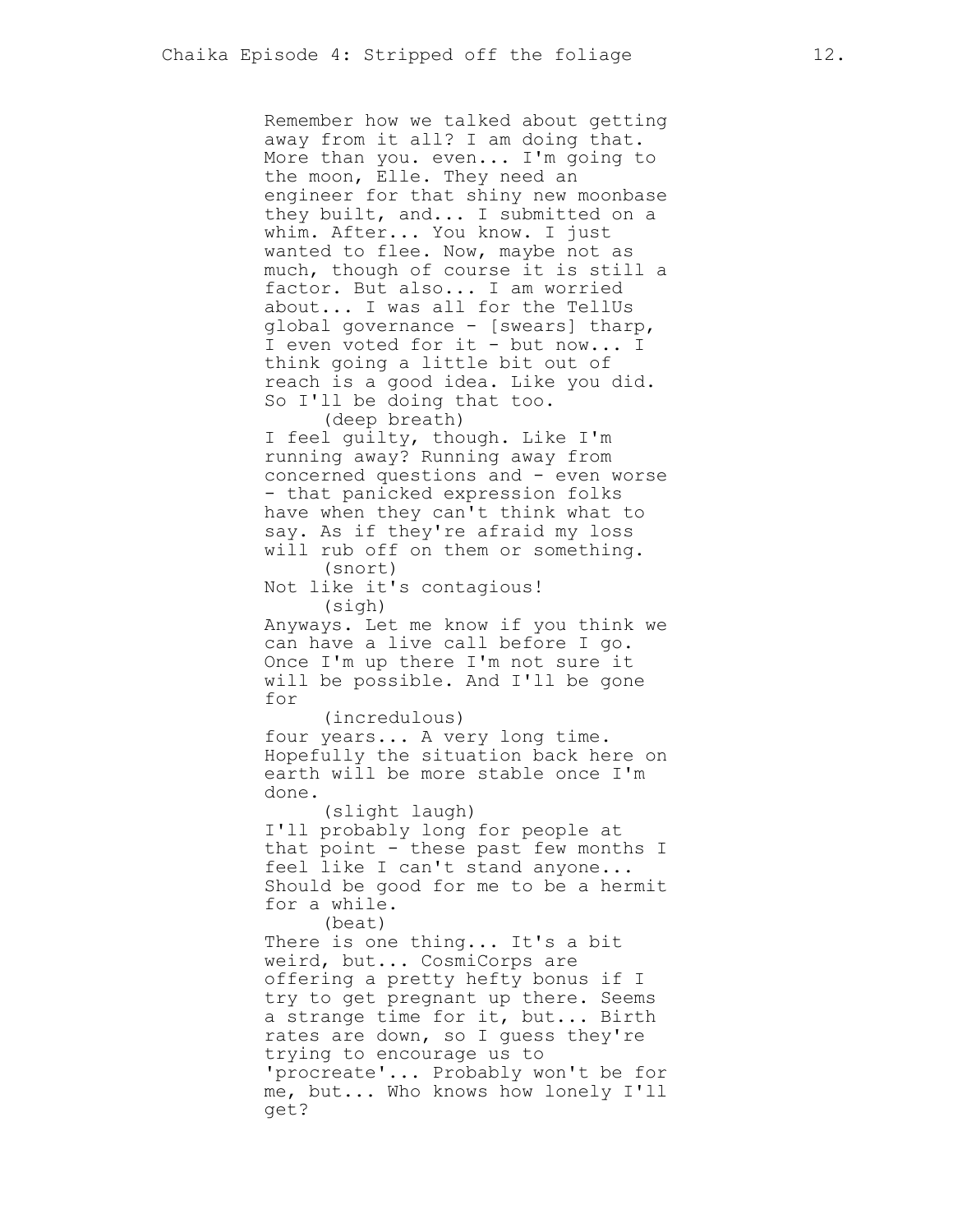(slight laugh) Take care, Elle. Be safe. I miss you. (beat) End message.

Beep.

# **8 CREDITS 8**

CREDITS MUSIC

NARRATOR Please stay around until after the credits to hear a teaser for our next episode.

You have listened to Danyelle Ellet as Chaika, Charlotte Norup as HYGGE, Sam Yeow as LEQU and Angeligue Lazarus as Valen. Chaika was written, produced and directed by Karin Heimdahl - that's me! - I also do the narration.

Chaika's theme is by Chris Gregory, please check out his audio fiction anthology podcast, Alternative Stories and Fake Realities as well as his sci-fi podcast, The Dex Legacy. Additional music by ArchesAudio.com and Kevin McCleoud, please see the shownotes for a complete music list. Poem is 'The Missionary' by Charlotte Brontë, and word-of-the-day definition is adapted from wiktionary.org

Chaika is a Y2K production. You can support us on Patreon at patreon.com/y2kpod from as little as 1 US dollar a month and get bonus content as well as early access to every episode. Follow us on social media @chaikapod. For more about Chaika, please visit y2kpod.com/chaika, that's C-H-A-I-K-A.

We will return in two weeks with episode 5, Time does not bring relief; you all have lied, where -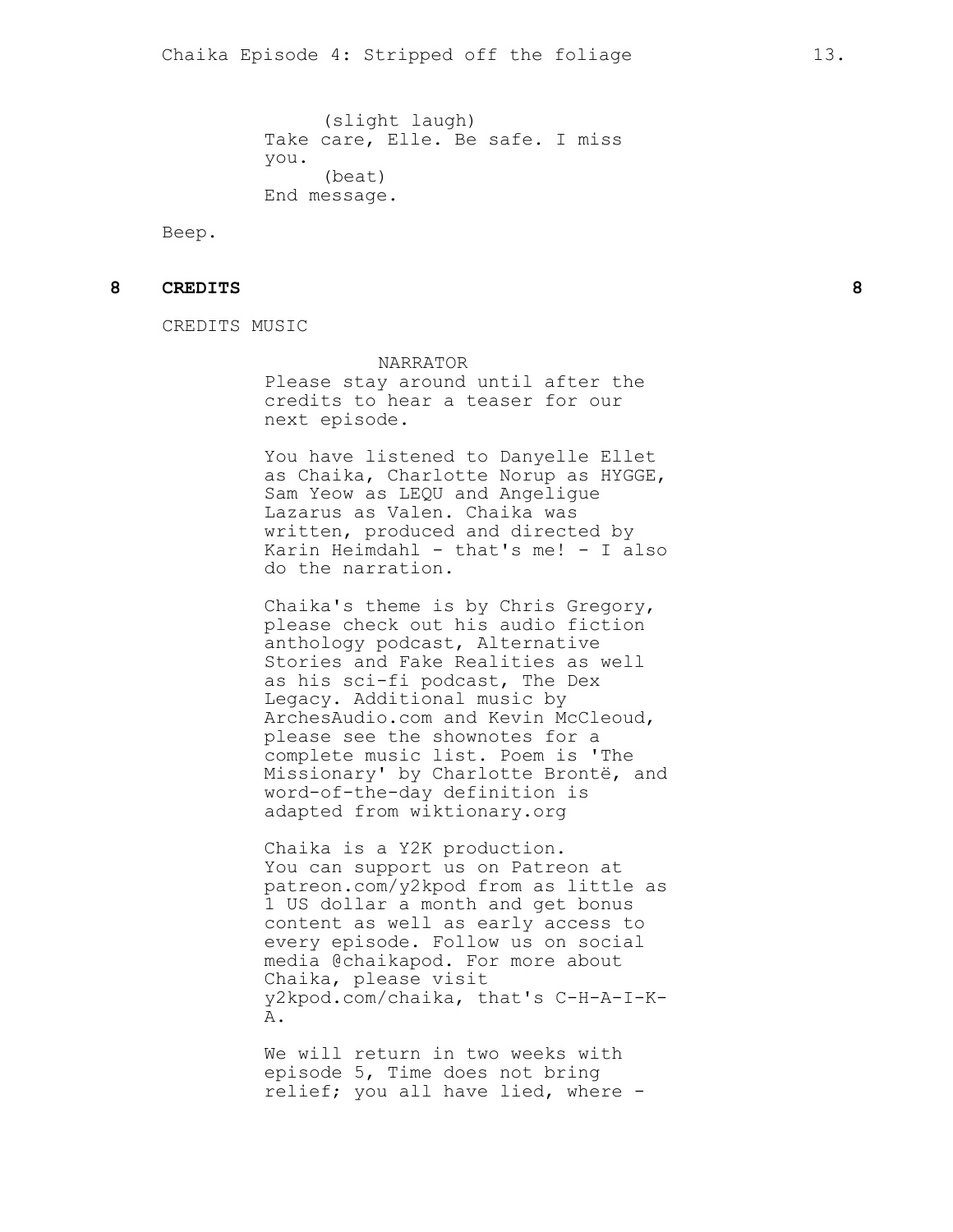among other things - you will hear this: CREDITS MUSIC fade out Extract from episode 5 fade in. CHAIKA energetic footsteps. HYGGE (happy) Chaika! (in Danish) Velkommen. [Welcome] ( in English) How can I-CHAIKA (interrupts, high energy) Not sure you can brighten my day, today, HYGGE. Not having a very good one. HYGGE Oh? CHAIKA I'm just so... I don't know. Like I want to smash something, you know? HYGGE (enthusiastic) Perhaps you could try some exercise? There are-CHAIKA (interrupts) Tried that. Didn't help. HYGGE (matter of fact) Very well. CHAIKA Can I... Can I help you with anything? Like, I don't know, navigation or something? HYGGE (thinks) Well, navigation on Eventyr is very automated, all I do is calculations... Not sure that would be a job for you.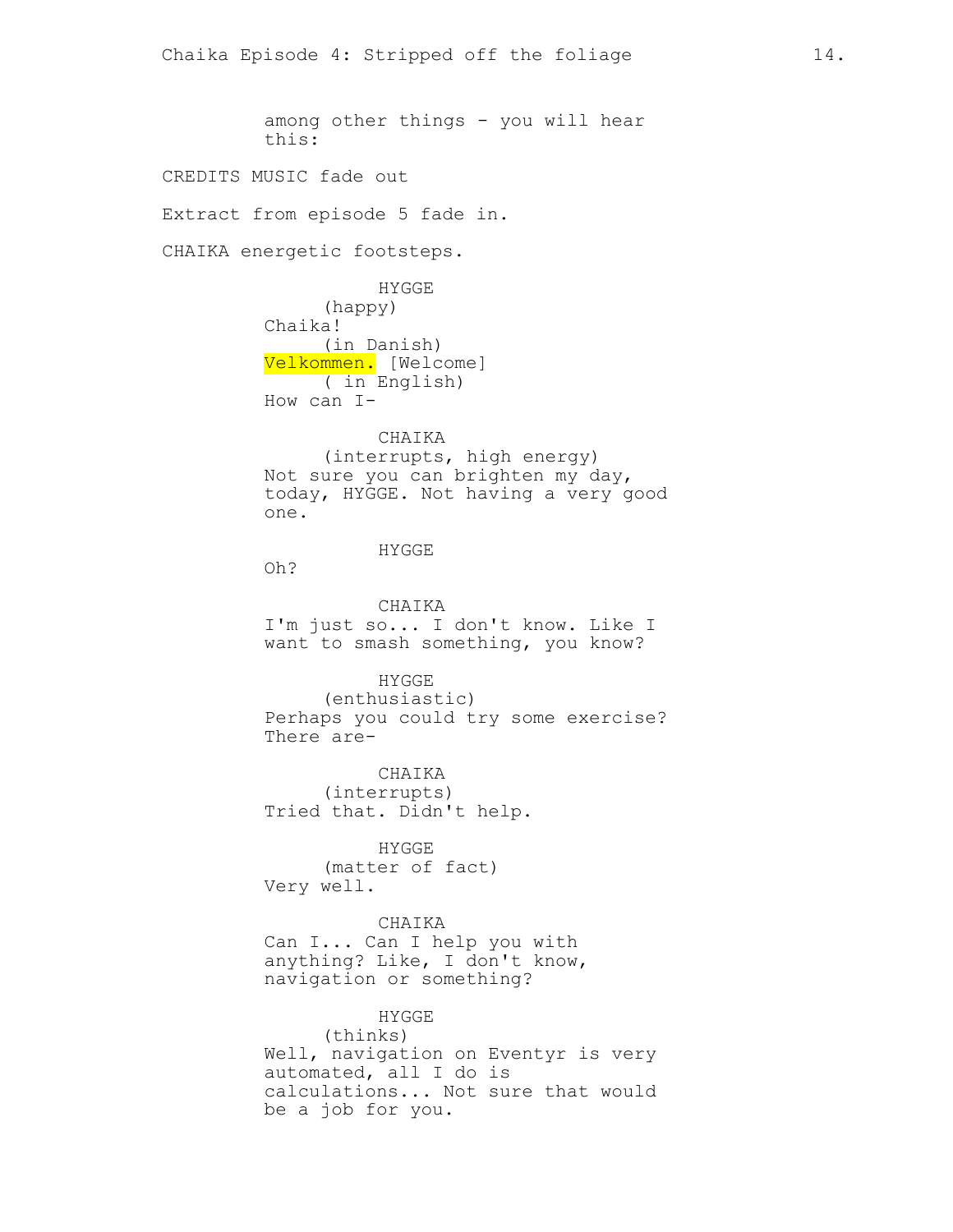CHAIKA (sighs) Probably not. HYGGE Would you like to talk about it? CHAIKA (uncomfortable) I don't know... (beat) It's just... What's the point? HYGGE (interested) The point of what? CHAIKA Everything! OUTRO MUSIC

 $---$ 

**Pronunciations** Carson [CAR-sun] Curie [q-REE] Chaika [tCHEY-ka] CosmiCorps [COS-me-CORE] EVENTYR [EH-ven-tier] FIKAMAD [FEE-kuh-mat] HYGGE [HIG-eh] LEQU [luh-CHU] Lone Møller [LOAN-eh MEL-er] Solarin [suh-LA-rin] Tharp [thARp] TellUs [TELL-us] TROST [tRAWSt]